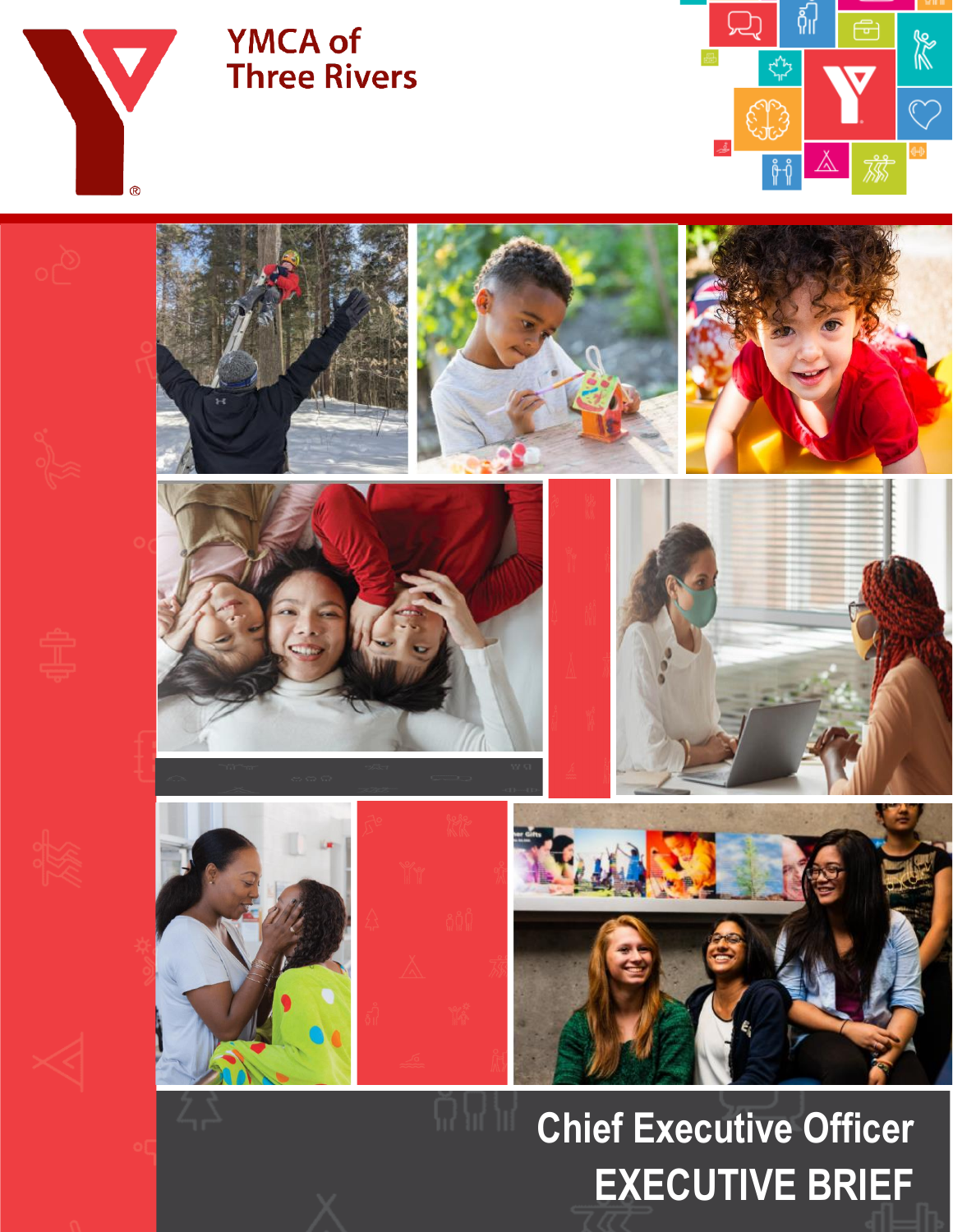

# **TABLE OF CONTENTS**

# **FOR MORE INFORMATION**

KCI (Ketchum Canada Inc.) has been retained to conduct this leadership search on behalf of YMCA of Three Rivers. For more information about this opportunity, please contact Tara George, Partner, KCI Search + Talent, or Christie Chavez, Associate Search Consultant by email at [YTRCEO@kcitalent.com.](mailto:YTRCEO@kcitalent.com)

Interested candidates are invited to send a resume and letter of interest to the email address listed above by **July 15, 2022.** *All inquiries and applications will be held in strict confidence.*

The YMCA of Three Rivers embraces diversity and is committed to creating an inclusive workplace, welcoming applications from all qualified persons. In accordance with the Ontario Human Rights Code and the Accessibility for Ontarians with Disabilities Act, 2005, accommodation will be provided at any point throughout the hiring process, provided the candidate makes their accommodation needs known to the YMCA. The YMCAs comply with the Employment Standards Act, Pay Equity Legislation and privacy laws. In keeping with privacy laws, we are committed to protecting personal information by following responsible information handling practices.

For more information on the YMCAs commitment to privacy, please visit our websites at: [YMCA of Three Rivers -](https://www.ymcacambridgekw.ca/en/index.asp) Waterloo Region; [YMCA of Three Rivers -](http://www.ymcastratfordperth.ca/) Guelph; YMCA of Three Rivers -[Stratford-Perth.](http://www.ymcastratfordperth.ca/)



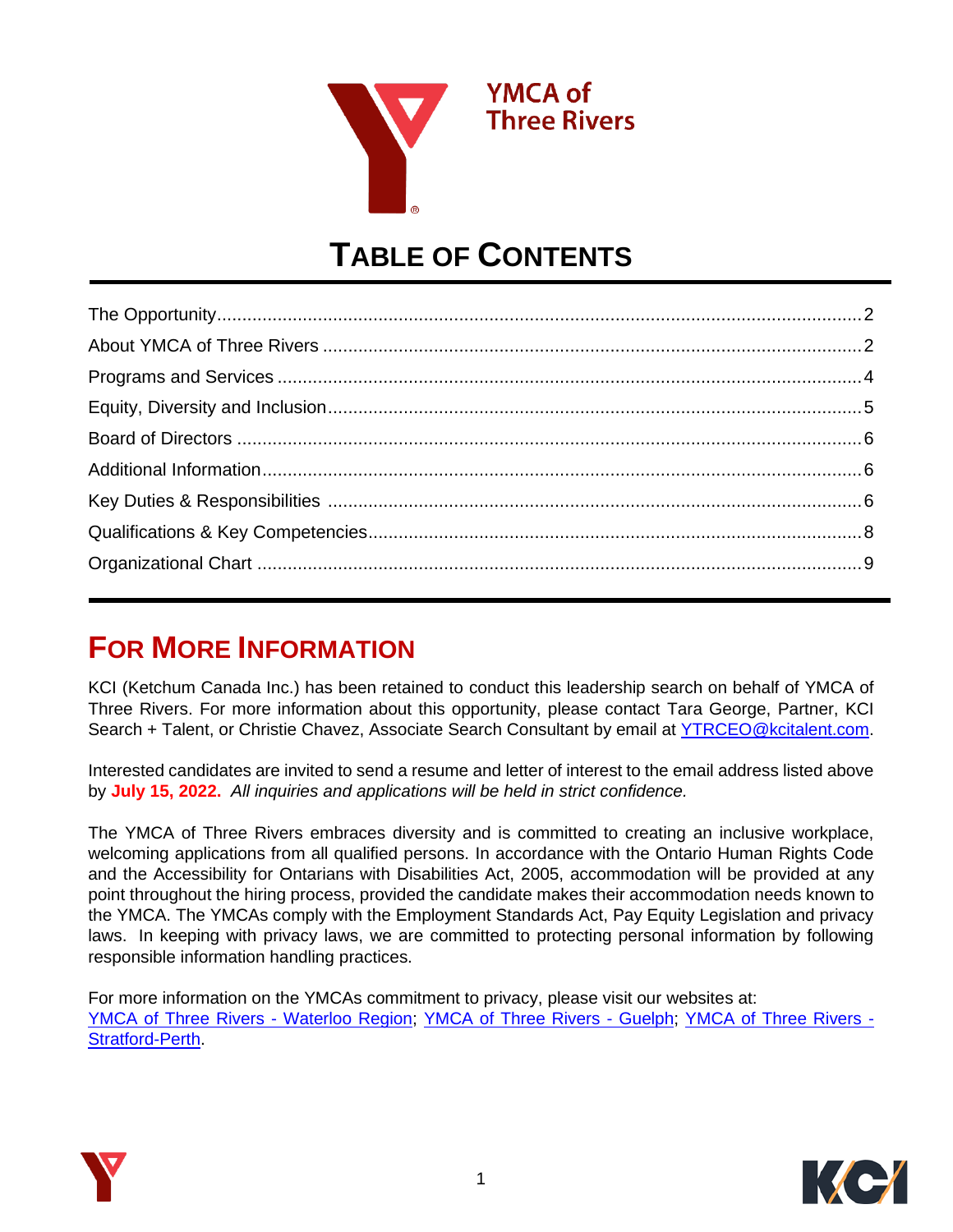

# **Chief Executive Officer**

### **THE OPPORTUNITY**

The YMCA of Three Rivers is seeking an inspiring leader with strategic vision and people-centered approach to engage, support, and inspire employees, volunteers and community partners as our organization continues on its unification journey. Reporting to the Board of Directors through the Board Chair, the Chief Executive Officer (CEO) will bring strong business acumen and exceptional people leadership skills.

Working with our passionate and purpose-driven senior leadership team, the CEO will lead the ongoing development of our organizational culture, ensuring that appropriate strategies and processes are in place to operationalize and execute against our newly formed mission, vision, and values consistently across all service areas and locations. The CEO will continue our Association's strong commitment to employee and community well-being, while ensuring that our employees and volunteers feel supported to do their best work, together with members, every day.



Through a people-first lens and a deep commitment to justice, access, inclusion, diversity and equity (JAIDE), the CEO will be accountable for leading and partnering closely with a team of operational leaders to align our people, processes and partnerships across our organization to provide our community with equitable access to programs and services, diverse high-quality care and to deliver on the commitments to our JAIDE Action Plan aligned to our Mission, Vision and Values.

We anticipate that our new CEO will be in place by January 1, 2023, at the latest. This position will be based at our Cambridge location with regular travel to other locations and program sites throughout the Three Rivers' regions (Waterloo Region, Wellington County, Perth County & Oxford County), and to meet with our partners and donors. The salary range for this position is \$200,000 – \$260,000 with an excellent benefits package.

## **ABOUT THE YMCA OF THREE RIVERS**

The YMCA of Three Rivers is one of the community's largest non-profit organizations. With a longstanding presence in Waterloo Region, Wellington County, Perth County and Oxford County, we are dedicated to the enrichment of our communities through the development of people and families. Through our work, we foster belonging and well-being and dedicate ourselves to a healthy and vibrant community every day.



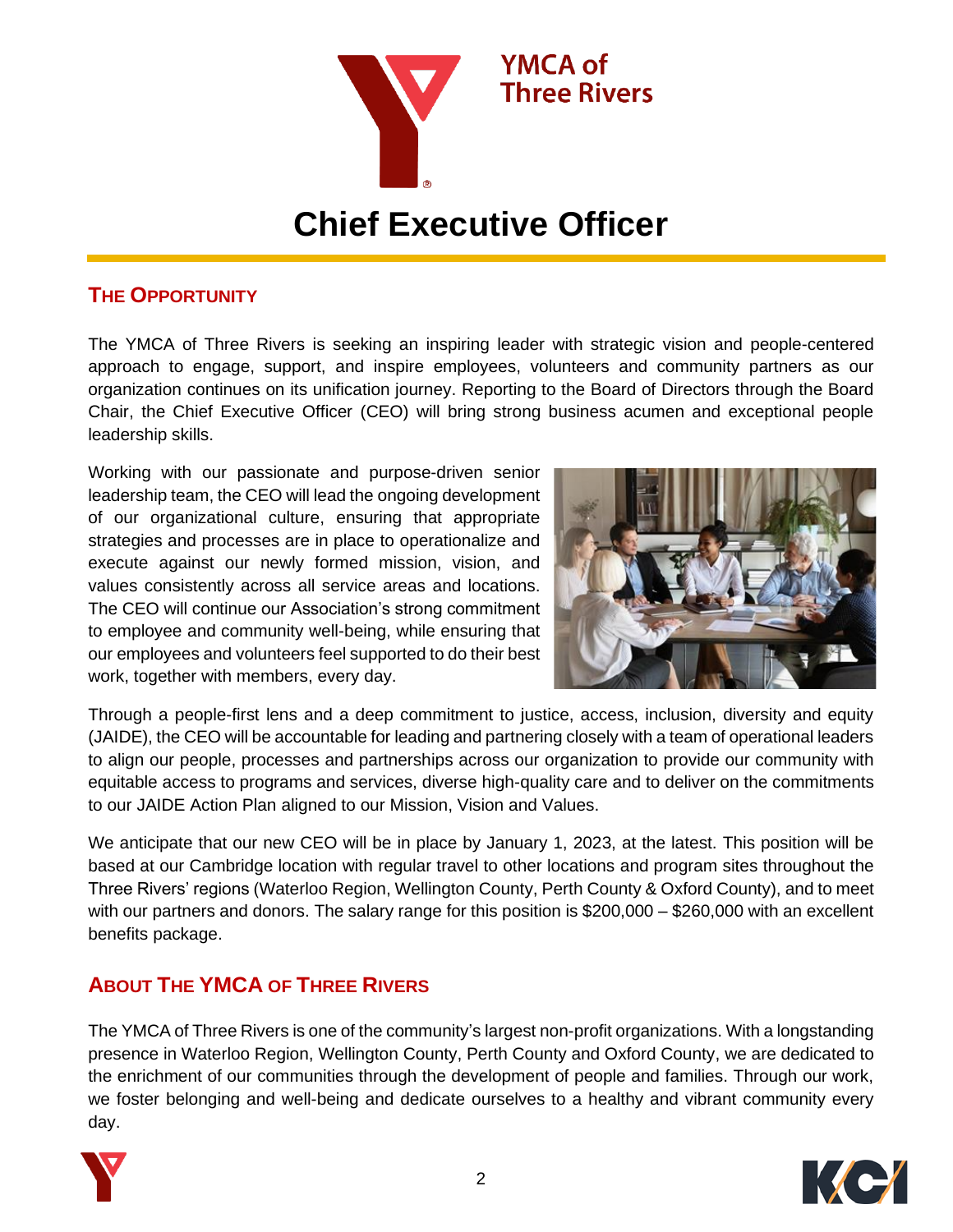For more than 150 years, we've demonstrated our commitment to our communities by showing up and engaging our communities in the delivery of programs, outreach, and services. This is the good stuff that we're all about.

In October 2020, the YMCA of Three Rivers saw the official unification of the [YMCAs of Cambridge and](https://www.ymcacambridgekw.ca/en/index.asp)  [Kitchener-Waterloo,](https://www.ymcacambridgekw.ca/en/index.asp) the [YMCA-YWCA of Guelph](https://www.guelphy.org/en/index.aspx) and the [YMCA of Stratford-Perth](http://www.ymcastratfordperth.ca/) as one regional entity. Through this process, we're bringing together our strengths and expertise to better serve our communities, where and how they need us most.



# **OUR MISSION**

Our purpose as a charity is to make our diverse communities healthier and more vibrant. With dignity and respect, our programs and services inspire individuals to reach their full potential.

#### **OUR VISION**  $\sqrt[8]{\Lambda}$

We aspire to build connected and resilient communities. We are working to be a leader in challenging systemic bias and barriers by creating and providing equitable access to individuals and communities to support their emotional, mental, and physical health, and overall well-being.

#### ŤŤ **GUIDING PRINCIPLES**

We are **STRONG** - strengthened by the diversity of our teams, we are committed to building communities where there is no place for stigmatization and intolerance.

We are **SAFE** - through a strengthened sense of community, we encourage personal growth through a commitment to listening, learning, and continually working to create a safe and inclusive environment.

We are **CONNECTED** – through outreach we put our people and community first by listening, responding, and adapting to their needs.



# **OUR VALUES**

*Equity* – we recognize that everyone has different experiences and needs and will work to provide the appropriate resources and/or support.

*Inclusiveness* – through a strengthened sense of community, we foster a safer environment in which we respect, encourage, and engage individuals of diverse perspectives and backgrounds. We appreciate the beauty that diversity brings to the YMCA of Three Rivers and our communities.

*Advocacy* – we stand up, speak out and defend individuals' and communities' rights to have their voices heard, in order to effect change to create a more equitable society.

*Health & Wellness* – we are committed to fostering the holistic health and well-being of all people at all ages and stages of life. We nurture people's ability to attain better emotional, mental and physical health, and well-being, fostering personal growth and bringing enthusiasm and vitality to everyday life.

*Accountability* – we exhibit integrity, fairness and sincerity in both our words and actions. We are responsive to our communities through the relevance of our choices and the quality of our actions, commitments, and services.



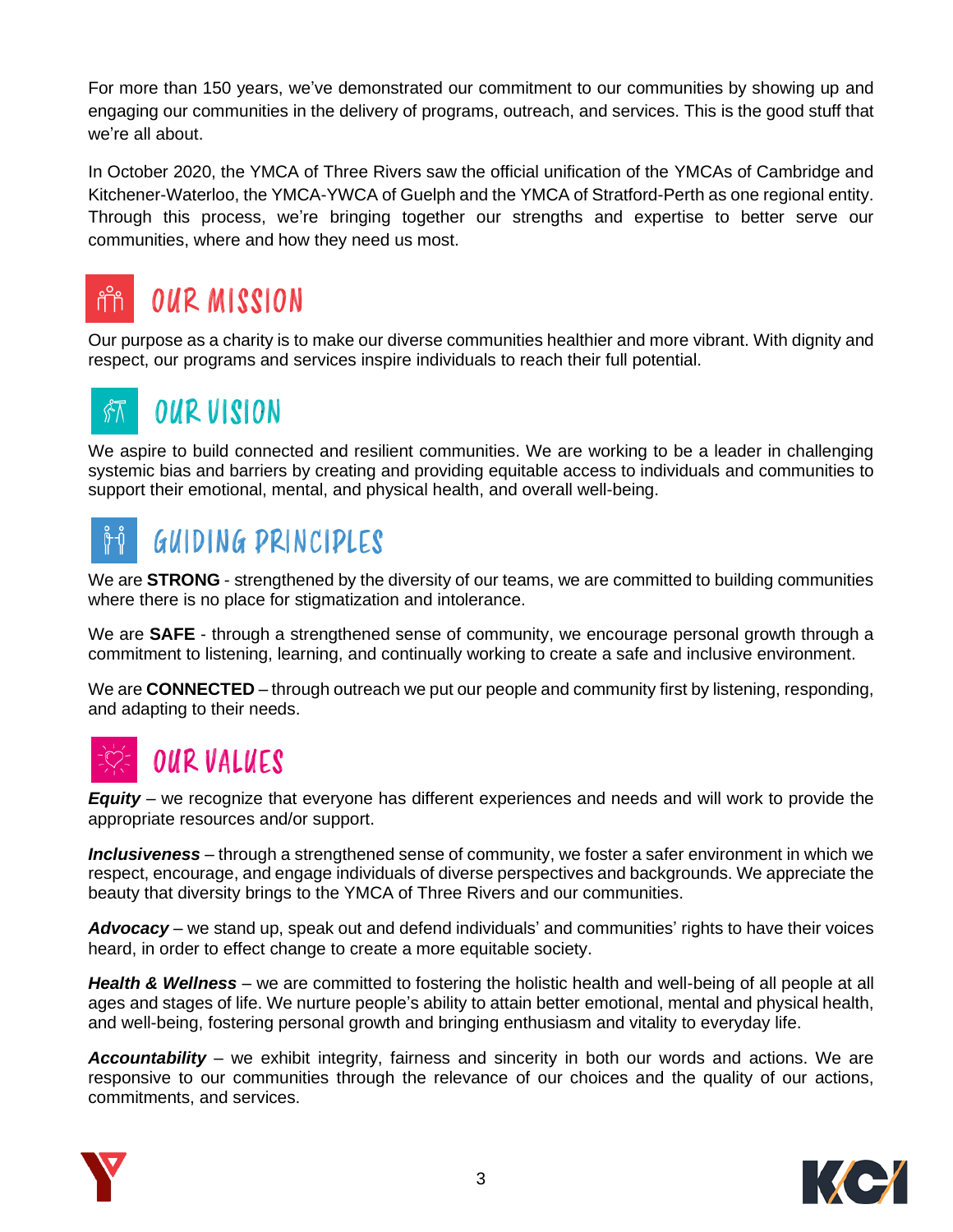*Empathy* – we treat all individuals with compassion and dignity.

*Respect* – we acknowledge our shared humanity and the inherent value and dignity of all individuals. We show respect by actively listening, hearing, and responding to individuals as they are. We take a peoplefirst approach, wherein all individuals are respected as they are and for who they are.



We're here for good.

### **PROGRAMS AND SERVICES**

The YMCA of Three Rivers employs nearly 1,300+ employees and volunteers and operates a diverse array of programming across our communities. Our annual revenue is \$56 million from a variety of funding sources supporting our licensed Child Care, before-and-after-school programs, Youth programs, Health & Wellness centres, Employment Services, Immigrant Services, Student Nutrition programs, data-driven employee well-being programs, EarlyON programs, summer day camps, and the largest YMCA overnight camping program in the country.

- Youth Focused Programs
- Health & Wellness Programs
- Child Care
- EarlyON
- Overnight & Day Camps
- Employment Services
- Immigrant Services
- YMCA WorkWell

Within our Community Programs, our amazing team of professionals serve children, youth, and families throughout the regions of Guelph-Wellington; Stratford-Perth and Waterloo Region – and the impact is significant (2021 numbers):

- Served over 11,000 youth across 22 targeted programs
- Welcomed over 300 newcomer youth in programs
- Delivered over 1,000 workshops with over 300 clients finding employment
- Supplied 94 hygiene kits and 80 homework kits to youth in our communities

As part of Child Care Operations, our amazing team of 600 educators and early learning professionals serve children and families throughout the communities of Guelph-Wellington, Stratford-Perth, and Waterloo Region – and the impact is significant. We provide programs and services to children and families across 27 licensed Child Care Centers, before and after school programs, and 46 School-Age Programs. In 2021 our Child Care Centers served over 12,000 children and nearly 10,000 families in our communities and almost 500 children in 9 COVID-19 Emergency Child Care Centers.

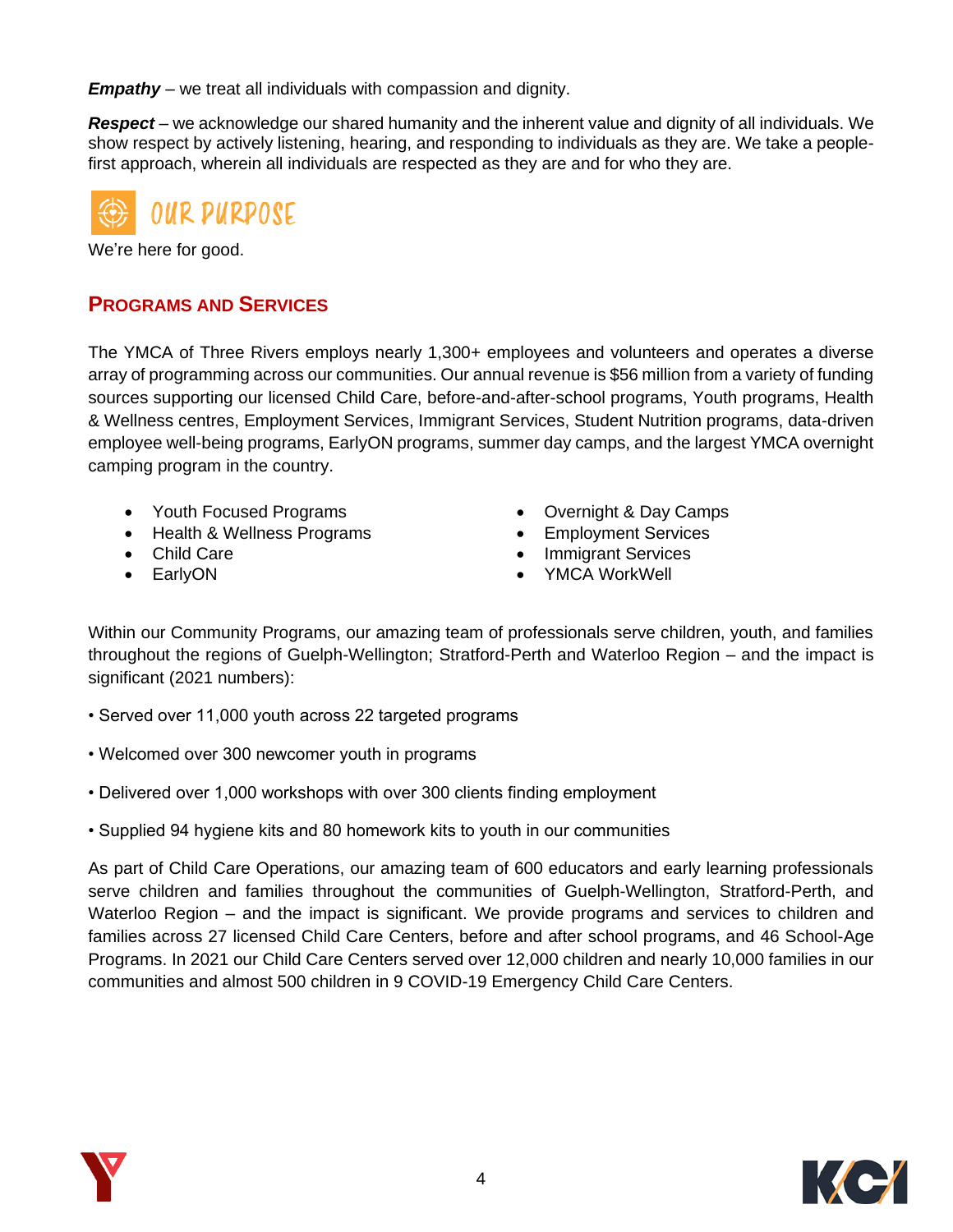# **EQUITY, DIVERSITY AND INCLUSION**

In early June 2020, our YMCA faced a bit of reckoning as we watched and observed what happens when racialized communities are oppressed for generations and deprived of the opportunity to belong. As an organization that prides itself on being inclusive to all people— regardless of age, gender, race, ethnicity, religion, disability, citizenship and sexual orientation, we came together as a national and local team to deeply listen to our employees.

We heard members of our teams speak up and share their personal stories and experiences of racism within our YMCA communities. Our YMCA sits in discomfort as we acknowledge that racism is present in our teams, buildings, programs and services. Currently, our leadership does not adequately resemble the diversity of the community we serve. We acknowledge that we need to do better for those who continue to walk with the realities of racism, intolerance, and ignorance.

In a community where 18% of the population are visible minorities, we recognize that we do not look like the community we serve, and this needs to change. We know we have intentional work that we must do to fulfill our vision to build connected and resilient communities and be a leader in challenging systemic bias and barriers so we can create and provide equitable access to individuals and our communities. We are listening and learning and are committed to honestly evaluating ourselves

We are committed to establishing mechanisms to ensure we amplify the voices of those with lived experience to inform our programs, policies, and partnerships. Our first step was to create an advisory group, to guide our CEO and the new Board of Directors of the YMCA of Three Rivers in how our unified Mission, Vision, and Values can include the principles of Justice, Access, Inclusion, Diversity, and Equity (JAIDE) to challenge biases, barriers and racism.

With the support of our Board of Directors, the commitment of our Senior Leadership Team, and the leadership in our Employee Advisory Groups, we have continued our intentional Equity, Diversity and Inclusion and Anti-Racism work. We've committed to creating a more just, equitable, diverse and inclusive organization so that everyone can belong, and are doing the work to make this happen. We have committed to honestly evaluating ourselves through a JAIDE lens and acknowledge that we have much work to do on this journey.

2021 was a pivotal year in this intentional work to align with our [Mission, Vision and Values,](https://www.ymcacambridgekw.ca/en/resourcesGeneral/YMCA-of-Three-Rivers-Mission-Vision-Values.pdf) and we are looking forward to 2022 with the goal of creating our JAIDE Action Plan – which will include training our leaders and doing the work to become the Y we know we can be for our employees, volunteers, members, and communities.

We are humbled by the magnitude of this critical work within our YMCA. We stand by our commitment to do good and to ensure our YMCAs are a safe and inclusive space for everyone. We want to be a JAIDE organization where individuals and communities are able to access, participate in, and fully benefit from programs and employment at the YMCA of Three Rivers to reach their full potential. As our local communities grow and change, our responsiveness to JAIDE has never been more important.



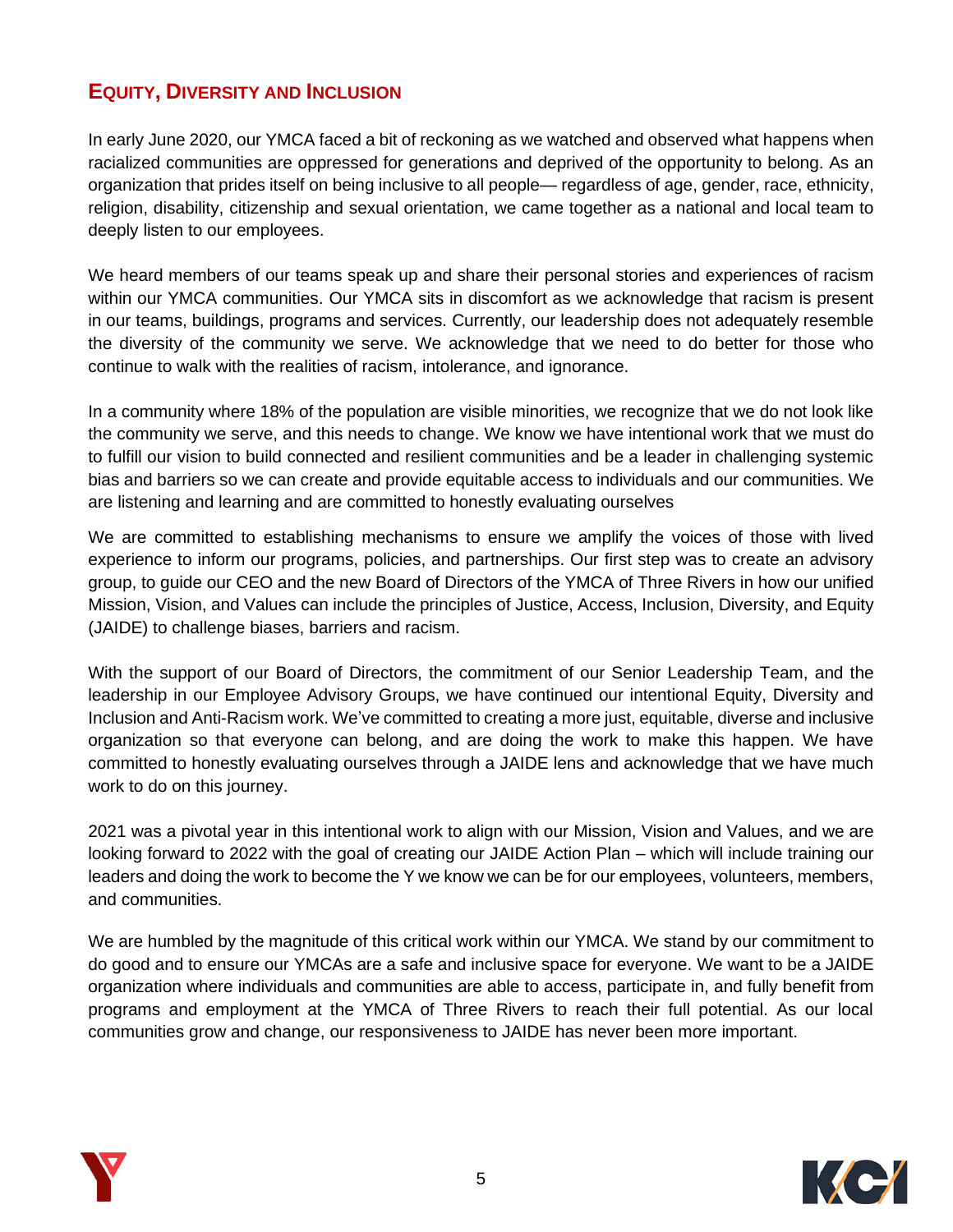## **THE 2021-2022 BOARD OF DIRECTORS FOR THE YMCA OF THREE RIVERS**

| <b>Harold Whiteside, CPA</b>     | Chair                                                              |
|----------------------------------|--------------------------------------------------------------------|
| <b>Anne Eaton</b>                | <b>Vice Chair</b>                                                  |
| <b>Stephen Cooper</b>            | Secretary & Treasurer - Chair of Audit, Finance and Risk Committee |
| <b>Jackie Hatherly-Martin</b>    | Director, Chair of Governance & Nominating Committee               |
| <b>Rosemary Fernandes-Walker</b> | <b>Director</b>                                                    |
| <b>Seann McAleese</b>            | <b>Director</b>                                                    |
| <b>Margaret Mutumba</b>          | <b>Director</b>                                                    |
| <b>Thien Nguyen</b>              | <b>Director</b>                                                    |
| <b>Karl Nieva</b>                | <b>Director</b>                                                    |
| <b>Milena Protich</b>            | <b>Director</b>                                                    |
| <b>Kelly Schultz</b>             | Director                                                           |
| <b>Nancy Theberge</b>            | <b>Director</b>                                                    |
| <b>Tamara Zur</b>                | <b>Director</b>                                                    |

### **ADDITIONAL INFORMATION**

[YMCA of Three Rivers](https://www.ymcacambridgekw.ca/en/index.asp) [YMCA of Three Rivers Unification Video](https://share.vidyard.com/watch/RQt2eAtrqAZBaDG83EXHW3) [2020 Annual Report](https://www.thisisy.ca/annualreport2020/) [2020 Financial Statements](https://www.ymcacambridgekw.ca/en/resourcesGeneral/YMCA-of-Three-Rivers-Dec-2020-Final-FS.PDF) [Board of Directors](https://www.ymcacambridgekw.ca/en/Board-of-Directors.asp) [Diversity, Equity, Inclusion, Anti-Racism Action Plan](https://www.thisisy.ca/edi/) [YMCA of Three Rivers Vaccination Policy](https://www.ymcacambridgekw.ca/en/resourcesGeneral/YMCA-of-Three-Rivers-Vaccination-Disclosure-Policy-Employees-and-Volunteers---Revision-Dec-15-2021-.pdf)

## **KEY DUTIES & RESPONSIBILITIES**

#### *The primary responsibilities of the CEO include:*

- Providing overall leadership and vision to develop and drive the YMCA of Three Rivers' mission, vision, strategy and business plans necessary to realize the Association's objectives.
- Implement and monitor the strategic decisions of the Board of Directors and provide timely and consistent reporting to the Board.
- Work closely with senior leadership, employees, and volunteers to champion and support the implementation of our JAIDE (Justice, Access, Inclusion, Diversity & Equity) Action Plan.
- Participation in various community groups to support community-building and facilitate the Association's positioning within the wide range of communities it serves.

#### *Specific duties of the CEO include but are not limited to:*

Strategic Leadership

- Work closely with the Board, senior leadership, and community partners to proactively identify strategic opportunities and challenges aligned with the strategic vision and direction of our Y.
- Lead and manage the Association within parameters set by the Board.
- Develop policies with the Board and senior leadership and ensure compliance across the Association.
- Advise the Board of all major commitments, exposures, and risks on a regular and timely basis.

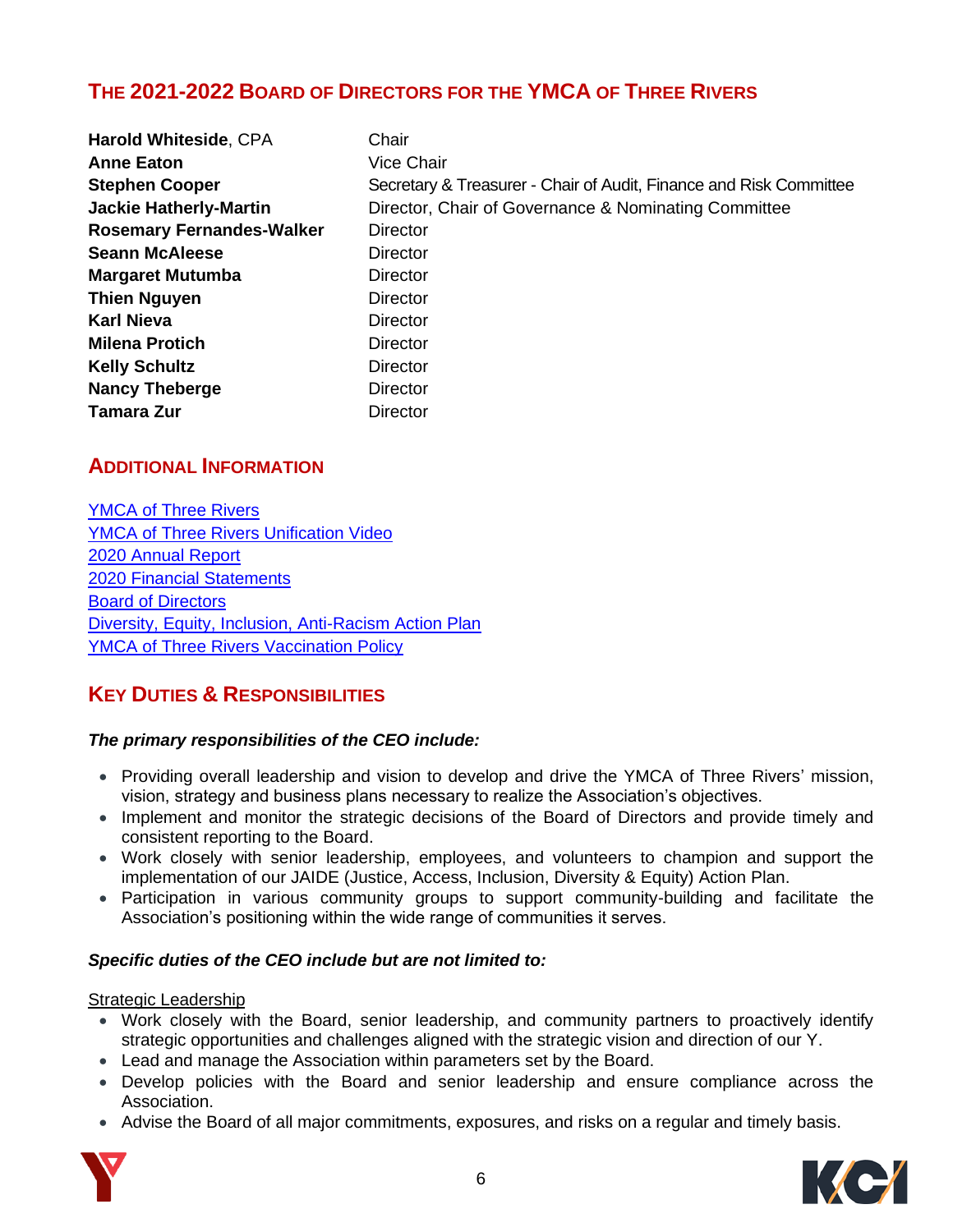- Keep the Chair of the Board and the Board fully informed on all significant financial and other relevant strategic matters relevant to the Association, including external items emanating from governments, regulators, legal, insurers, etc.
- Be proactive and engaged on issues of national importance within Canadian YMCAs.
- In furthering the mission of the YMCA, actively participate in the work of the World Alliance of YMCAs, the World Urban Network of YMCAs, North American large YMCA Network and YMCA Canada.

#### People Leadership

- Regularly and proactively communicate the vision and potential impact of the Association's work to inspire and encourage staff, volunteers, partners, donors and members.
- Engage with employees in revitalizing post-pandemic and organizational culture that puts people first and maximizes our commitment to JAIDE, innovation, cross-program collaboration, and organizational excellence.
- Provide progressive leadership in a complex and multi-site operations to motivate, inspire, coach and empower teams with a willingness to be hands-on and keep a people-first approach.
- Provide leadership guidance and coaching to operational leaders on a wide range of areas related to performance management, talent acquisition, onboarding, training, compensation and creating a healthy organizational culture.
- Oversee the Association's People, Equity & Well-being strategy and succession planning for employees and leadership volunteers, ensuring that appropriate talent development programs and activities are in place.
- Ensure all employees and volunteers are treated fairly and according to the Association's values, policies and applicable employment laws.

#### Partner & Community Engagement

- Establish and maintain effective strategic and community relationships that help advance the vision, goals and objectives of the Association.
- Effectively cultivate and develop key relationships and alliances with a diverse network of community organizations, corporations, foundations, and donors.
- Engage with staff, members, volunteers, and donors in developing philanthropy to support the Association's mission and strengthen its impact.
- Develop strong government relationships at the municipal, provincial, and national levels.
- Advance the Association's relationships with, and commitment to reconciliation with, local Indigenous peoples.
- Oversee the Association's communications strategy, including issues management communication strategy, and act as its official spokesperson.
- Work with staff and volunteers to enhance the profile and reputation of the Association with key stakeholders and audiences.
- Represent the Association and proactively engage in issues of community importance.

#### Operational & Financial Leadership

- Develop and monitor operational and financial plans that ensure Association growth and sustainability.
- Oversee effective fiscal management and control systems to ensure adherence within required regulations and legislation. Monitor and report on financial performance and institute remedial action as required.
- Ensure the YMCA's assets are adequately safeguarded and optimized for use of members and general public.
- Identify principal risks of the Association's operations and implement appropriate strategies to manage and mitigate them.



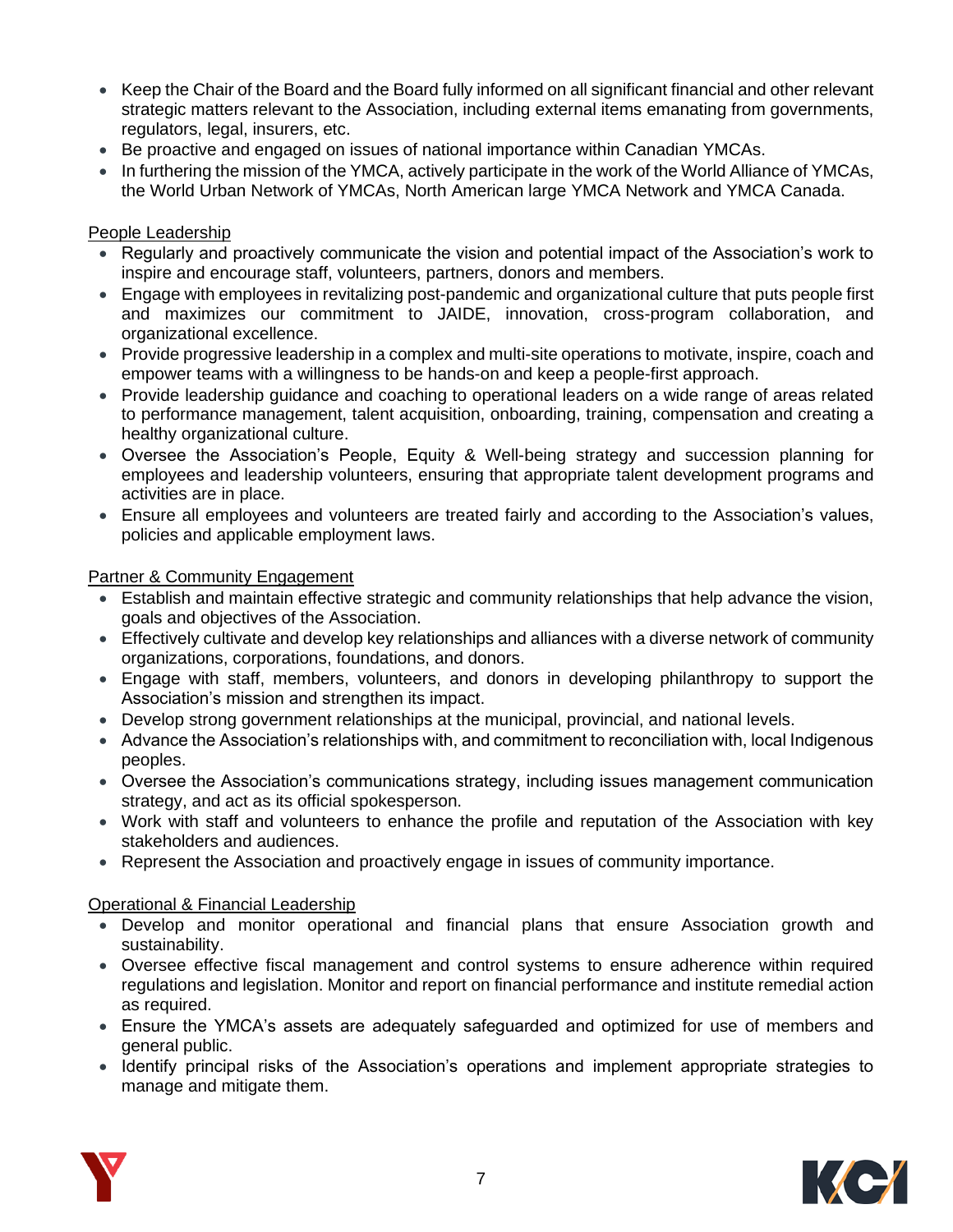- Measure Association performance, evaluate results, and report back to and/or engage in discussion with the Board and/or other stakeholders as needed.
- Ensure that the Association always operates with ethics and integrity, in adherence to applicable laws, policies, guidelines, and best practices.

# **QUALIFICATIONS & KEY COMPETENCIES**

Candidates must have previous experience working at the executive level in a large, complex operational environment with multiple lines of business and multiple locations. We welcome candidates from the notfor-profit, public, and private sectors, and recognize that experience may come from paid, volunteer and/or lived experiences.

#### *Additionally, candidates must illustrate on their resume (and through interviewing) examples in past roles where they have demonstrated the following competencies:*

- Assess and anticipate future opportunities, challenges, and trends, and working with others to proactively adapt and prepare for these.
- Engage others to anchor change in enduring values, competencies, and strategic orientations that should endure in the organization.
- Continue to develop a culture that promotes and proactively supports Justice, Access, Inclusion, Diversity, and Equity (JAIDE).
- Anticipate, introduce and manage change in a large, complex organization.
- Exceptional interpersonal and relationship-building skills, including the ability to establish rapport and excellent communication with members including participants, families, youth, children, external partners, staff, and volunteers, and to model these relationship-building skills for team members.
- Strong change management skills and demonstrated ability to work effectively in building a collaborative team culture.
- Demonstrated ability to resolve conflicts creatively with multiple stakeholders.
- Provide clear vision and direction for senior leaders and others in the organization.
- Ensure disciplined execution of operational plans with a focused attitude to generate results, hold leaders accountable and with a demonstrated track record in striving to meet and exceed extraordinary goals.
- Analyze and assess program results, as well as financial and social return on investment.
- Inspire others toward a challenging and exciting future vision.
- Build consensus and commitment with staff, volunteers, and partners.
- Maintain a culture of innovation through internal and external collaboration.
- Support a not-for-profit governance Board's strategic leadership role in a charitable organization.
- Engage stakeholders across communities as partners and supporters.
- Mobilize people around shared purpose and impact in a kind, curious and humble approach.
- Model listening and learning, and encourage this across the organization.
- Encourage and help develop a growth and learning mindset in employees, leaders and volunteers at all levels of an organization.